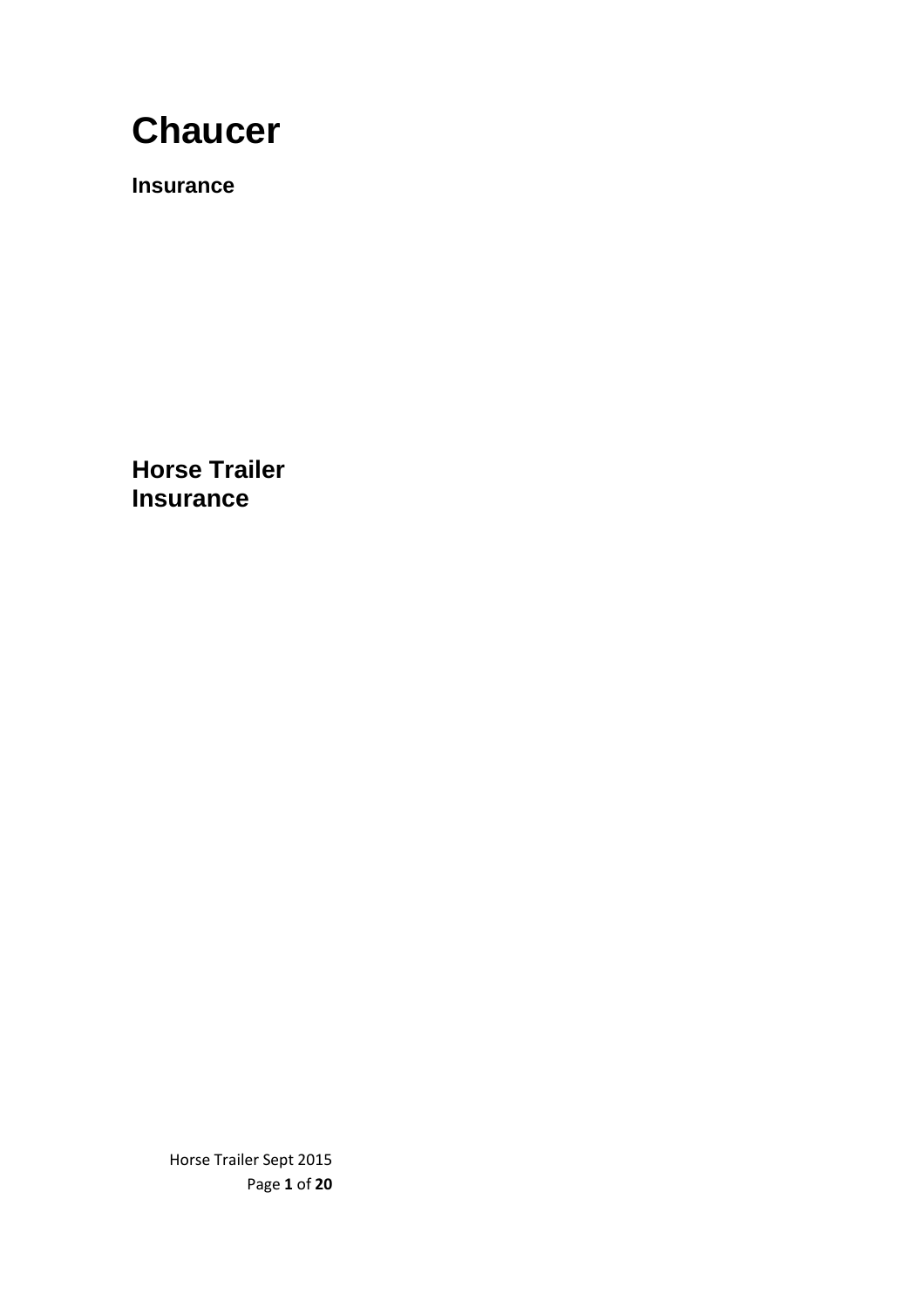## **Welcome**

#### **Policy Wording**

Introduction to Your Policy

Chaucer Insurance is pleased to welcome you as a customer. Chaucer Insurance administers your policy on behalf of Zenith Insurance Plc (the Insurer).

This Policy Document is evidence of a legally binding contract of insurance between you (the Insured) and Zenith insurance Plc (the Insurer).

This contract is entered into on the basis that:

- you have taken all reasonable care to answer all questions asked honestly, accurately and to the best of your knowledge; and
- any other information given either verbally or in writing by you or on your behalf at the time you applied for insurance is also complete; and
- the information supplied has been given honestly and to the best of your knowledge and belief.

The information that you have given to us is shown on your signed proposal form, or statement of fact or statement of insurance but will also include further information given either verbally or in writing by you or on your behalf at the time you applied for insurance.

You must read this policy document and the Policy Schedule together. The Policy Schedule tells you which sections of the policy apply. Please check both documents carefully to make certain they give you the cover you want.

We have agreed to insure you against liability loss or damage that may occur within the geographical limits of the policy during any period of insurance for which you have paid, or agreed to pay the premium. The cover we provide is subject to the terms, conditions and exceptions contained in this policy document or in any endorsement applying to this policy document.

Nobody other than you (the Insured) and us (Zenith Insurance Plc) has any rights that they can enforce under this contract except for those rights that they have under road traffic law in any country in which this insurance applies.

Unless specifically agreed otherwise, this insurance shall be subject to English Law.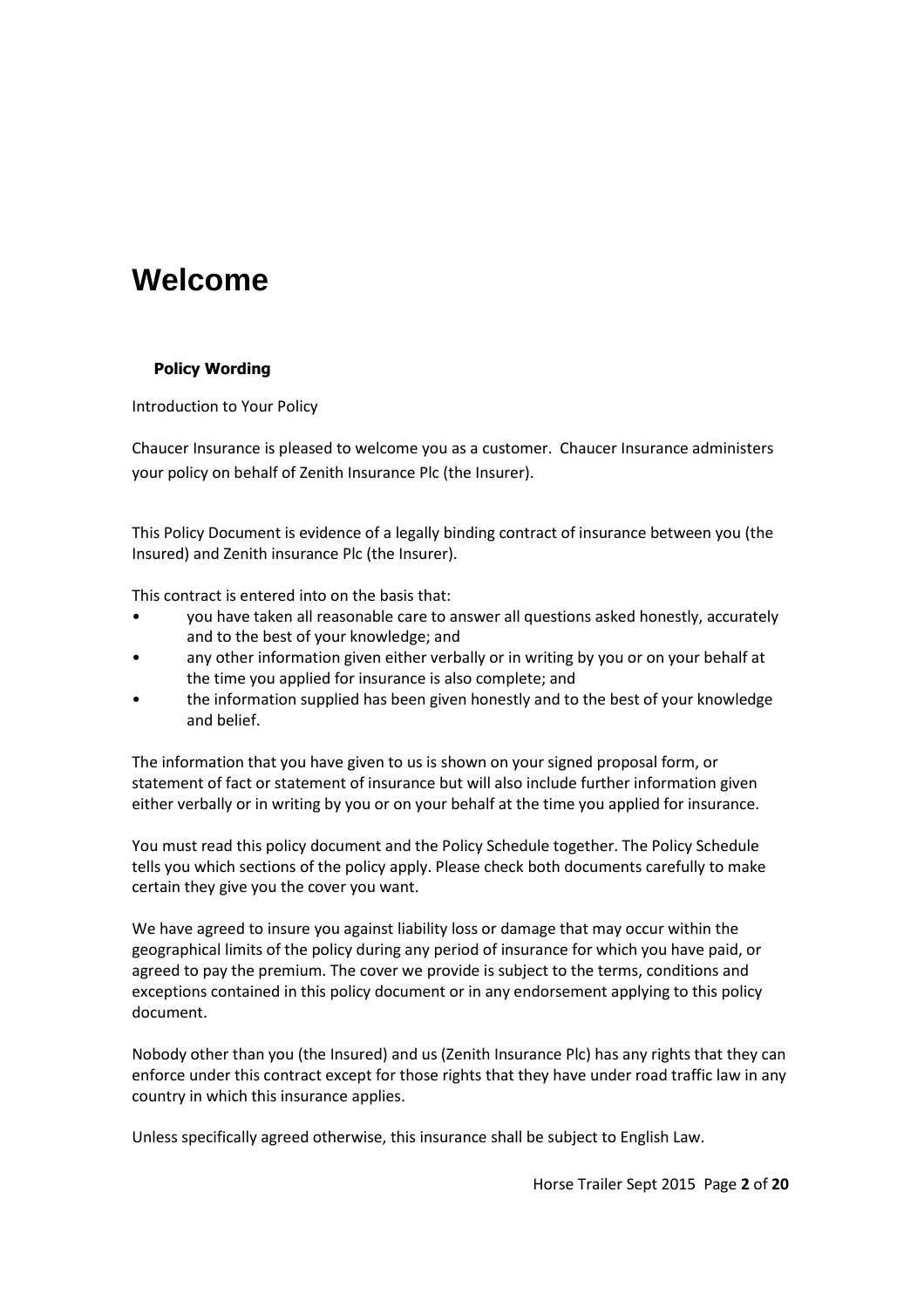The terms and conditions of this policy and all other information concerning this insurance are communicated to you in the English language and we undertake to communicate in this language for the duration of the policy.

Consider

Gary Humphreys Underwriting Director Zenith Insurance Plc and/or its co-Insurer QIC Europe Limited.

Authorised Insurers, registered in Gibraltar No 84085. Registered Office: 846-848, Europort, Gibraltar.

Zenith Insurance plc is regulated by the Gibraltar Financial Services Commission and subject to a limited regulation by the Financial Conduct Authority and the Prudential Regulation Authority in respect of underwriting business in the UK (No. 211787).

Zenith Insurance Plc is a member of the Association of British Insurers.

QIC Europe Limited, registered in Malta with registered address at No. 7, 4th Floor, Block C, Skyway Offices, 179 Marina Street, Pieta, PTA 9042, Malta.

QIC Europe Limited is authorised and regulated by the Malta Financial Services Authority (MFSA) to carry on general insurance business in terms of the Malta Insurance Business Act, 1998 and subject to limited regulation by the UK Financial Conduct Authority and the Prudential Regulation Authority in respect of underwriting business in the UK (No. 659521).

#### **Several Liabilities Notice**

The obligations of Zenith Insurance Plc and its co-insurers under contracts of insurance to which they subscribe are several and not joint and are limited solely to the extent of each insurer's individual subscription. If one of the insurers does not for any reason satisfy all or part of its obligations the other insurers will not be responsible for the defaulting insurer's obligations.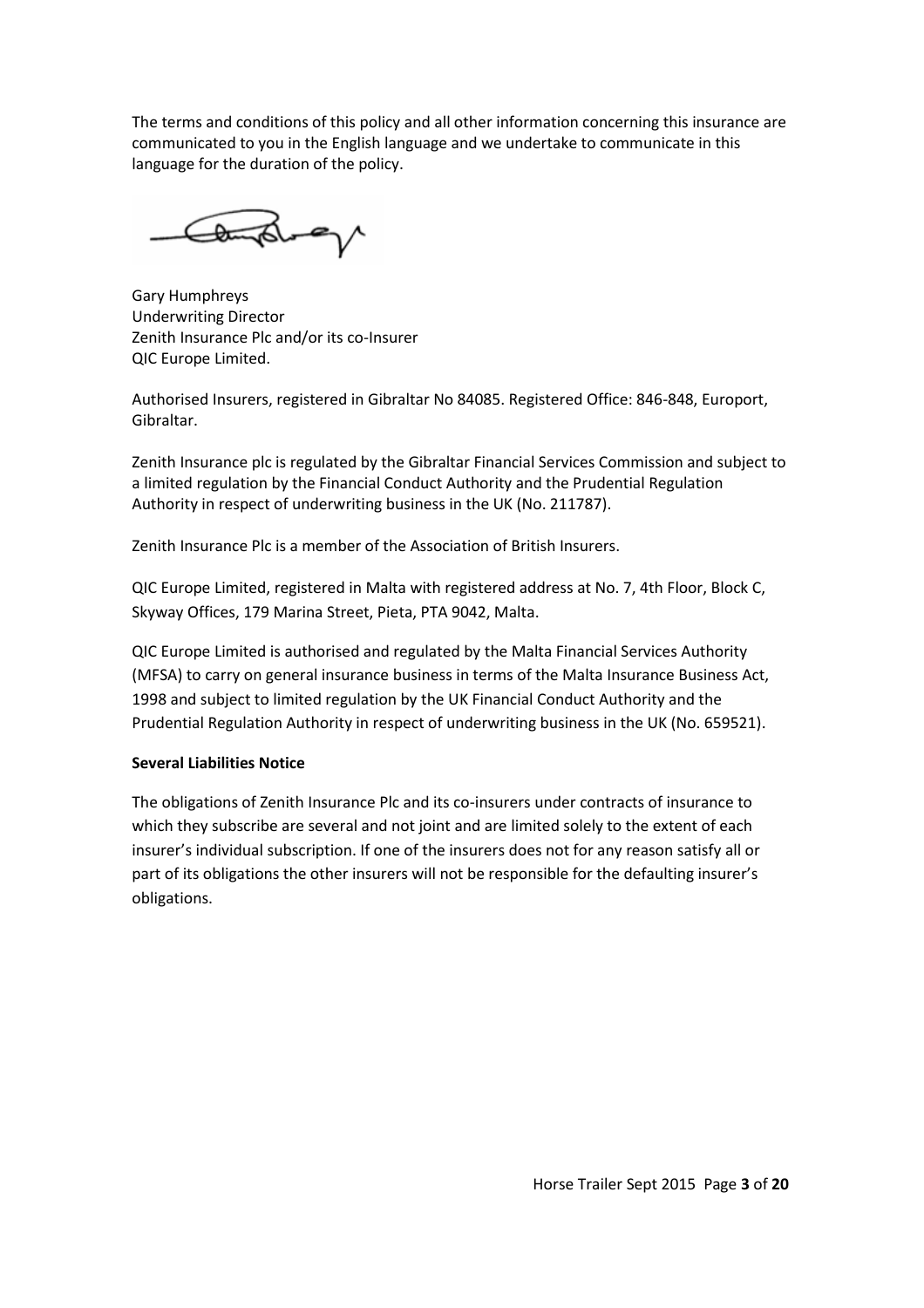## Index in page order 3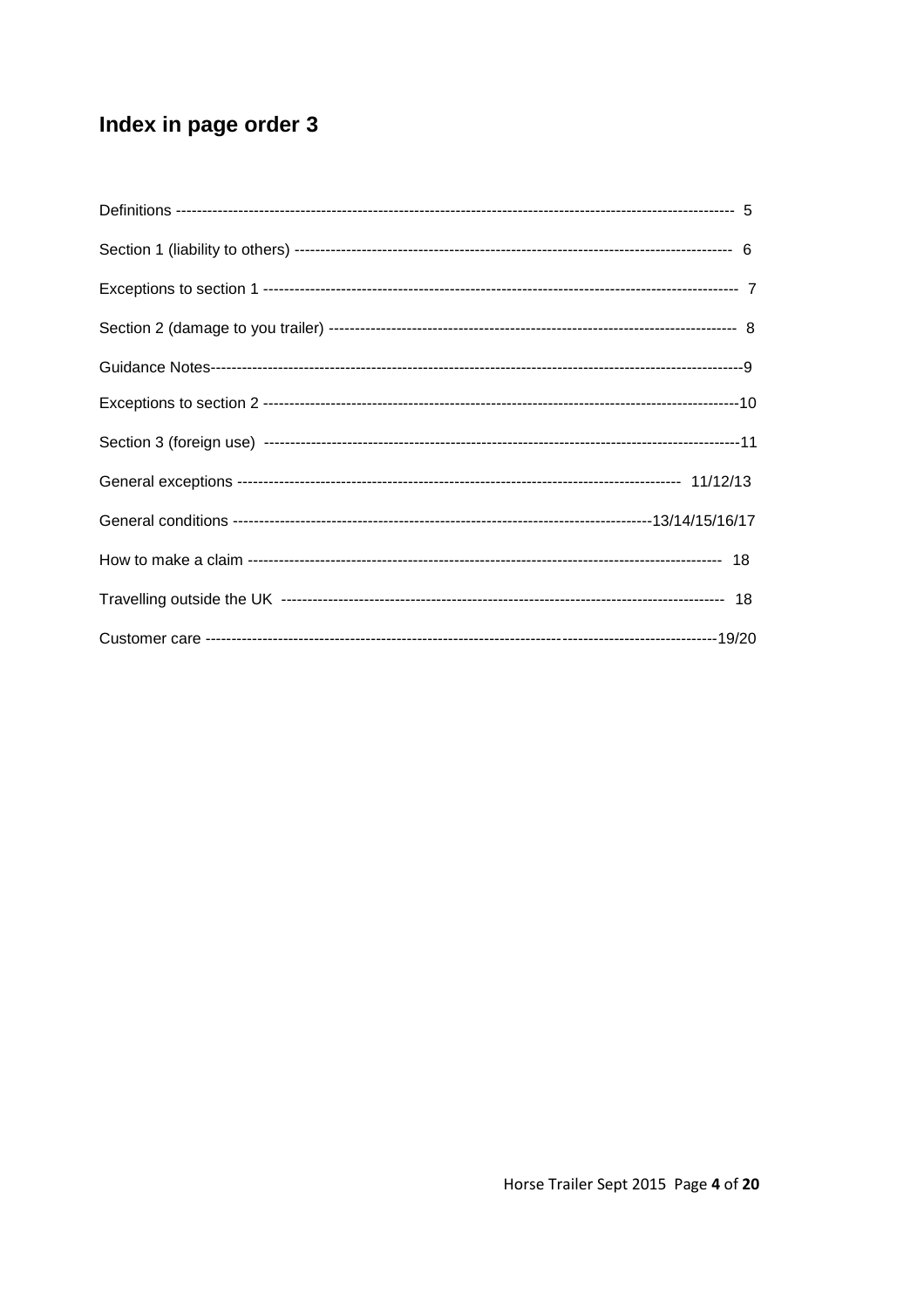## **Definitions 4**

The following words or expressions carry the meaning shown below wherever they appear in this policy.

| <b>Civil Partner</b>          | A relationship as defined in the Civil Partnership Act 2004.                                                                                                          |  |  |
|-------------------------------|-----------------------------------------------------------------------------------------------------------------------------------------------------------------------|--|--|
| <b>Contents</b>               | Personal possessions, utensils, furniture and furnishings that are not permanently<br>fitted to the trailer.                                                          |  |  |
| <b>Excess</b>                 | The first part of any claim that you must pay.                                                                                                                        |  |  |
| <b>Horse Trailer, trailer</b> | The trailer shown in the Schedule, including optional permanent factory fitted extras,<br>that has been specifically designed for the transportation of horses.       |  |  |
| <b>Market Value</b>           | The cost of replacing the trailer, if this is possible, with one of the same age and of<br>similar type and condition.                                                |  |  |
|                               | Period of insurance The length of time covered by this insurance as shown in the schedule.                                                                            |  |  |
| <b>Retail customer</b>        | An individual who is acting for the purposes which are outside his trade, business                                                                                    |  |  |
| <b>Schedule</b>               | Details of the sections of this insurance document which apply to you                                                                                                 |  |  |
| <b>Territorial Limits</b>     | England, Scotland, Wales, the Isle of Man and the Channel Islands.                                                                                                    |  |  |
| <b>The Insurer</b>            | Zenith Insurance Plc and/or its co-insurers whose names and addresses are<br>available on request                                                                     |  |  |
| We, us, our                   | The Insurer                                                                                                                                                           |  |  |
| You, your                     | The person or persons named in the Schedule.                                                                                                                          |  |  |
| <b>Your Family</b>            | Your spouse (including Civil Partner as defined by the Civil Partnership Act<br>2004), children and any other member of your family permanently residing with<br>you. |  |  |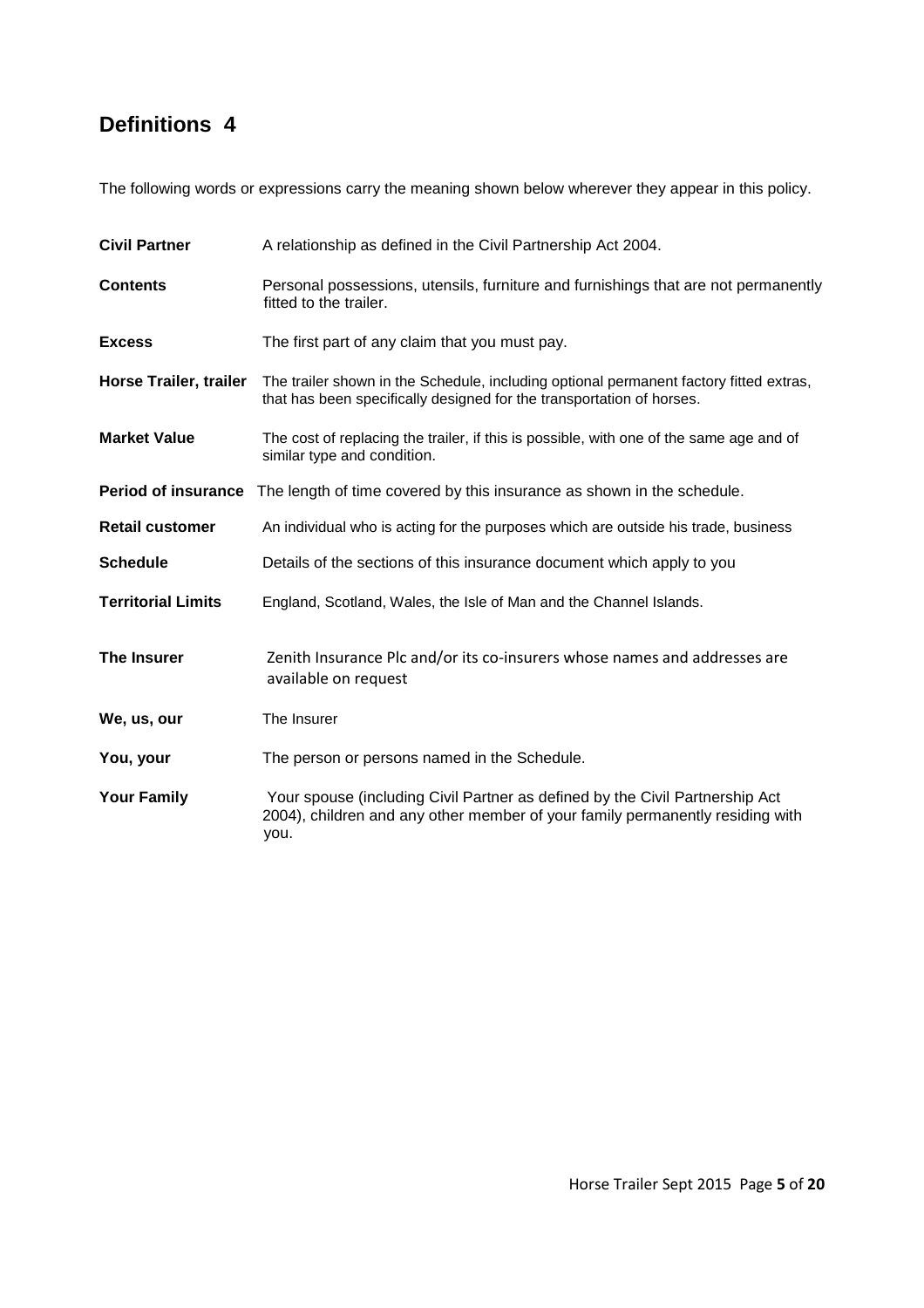## **Liability to others**

#### **What we cover**

#### **Using your trailer**

#### **Guidance notes**

Section 1

We will cover any payment that legally has to be made by you for:

This section explains the cover available if other people claim against you, for injury to them or damage to their property.

Death of or injury to another person; or Damage to other people's property as a result of an accident caused by your trailer.

#### **Other people using your trailer**

We will cover you for the following:

Another person using your trailer with your permission. They will be covered for death or injury to other people, or damaging property.

If we think it is necessary, we will arrange for a solicitor to represent anyone covered under this section.

#### **Legal personal representatives**

If anyone covered by this insurance dies, we will deal with any claim made against their estate as long as the claim is covered by this Insurance.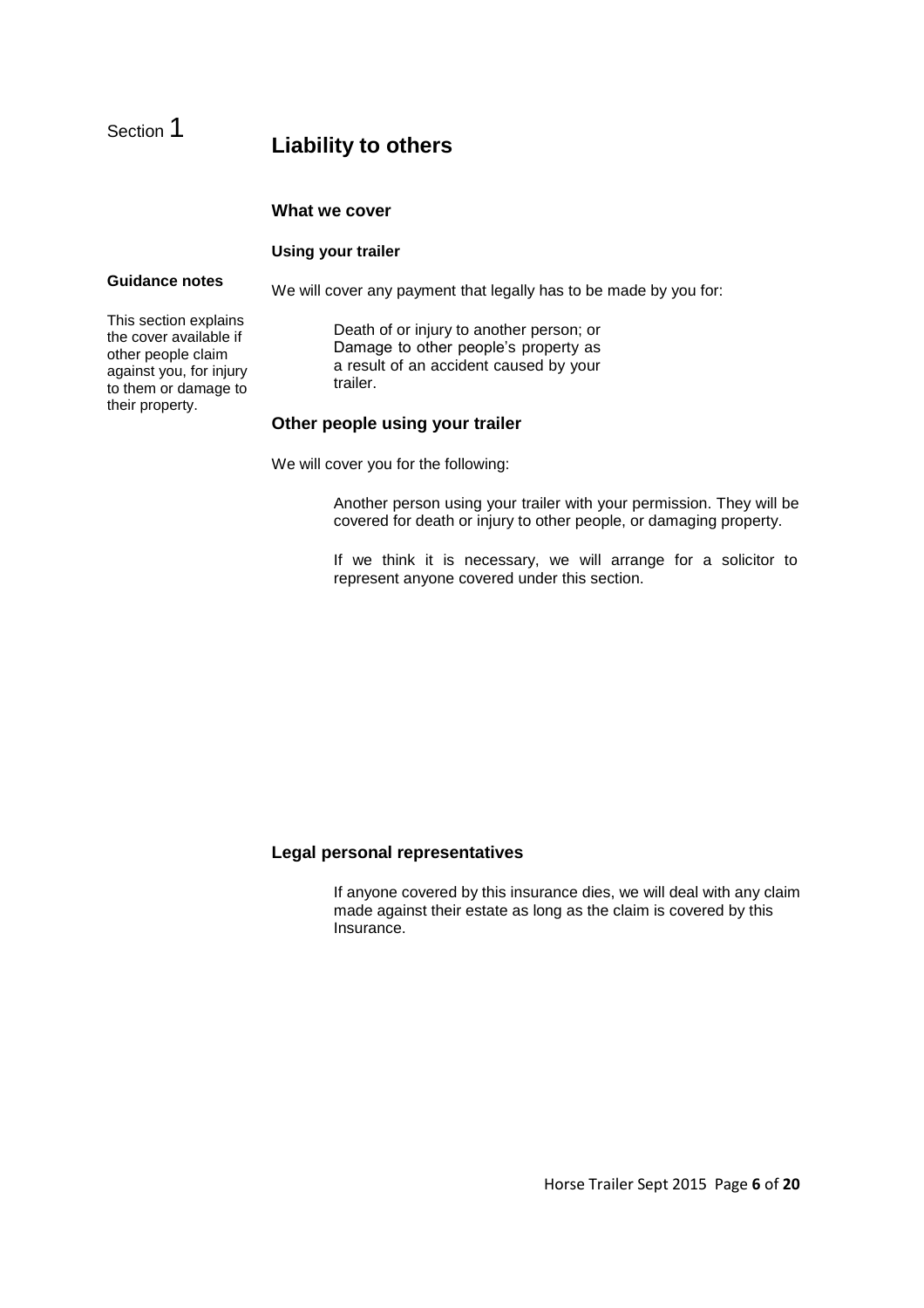#### **Exceptions to section 1**

#### **What section 1 does not cover**

a Anyone who is covered by other insurance.

- b The death of or injury to you.
- c Damage, loss of use or any other loss to any property you or anyone else driving the vehicle owns or is looking after.
- d Payment of more than £20 million (including legal costs) for damage to other people's property arising from any one claim or series of claims arising from one cause.
- e Liability arising from the towing of the trailer by any motor vehicle.
- f Liability arising from the pursuit by you of any trade business profession or employment.
- g Liability in respect of bodily injury sustained by any person under a contract of service or apprenticeship with you.

We do not have to settle claims under this section if anybody claiming can claim for the same loss on another insurance.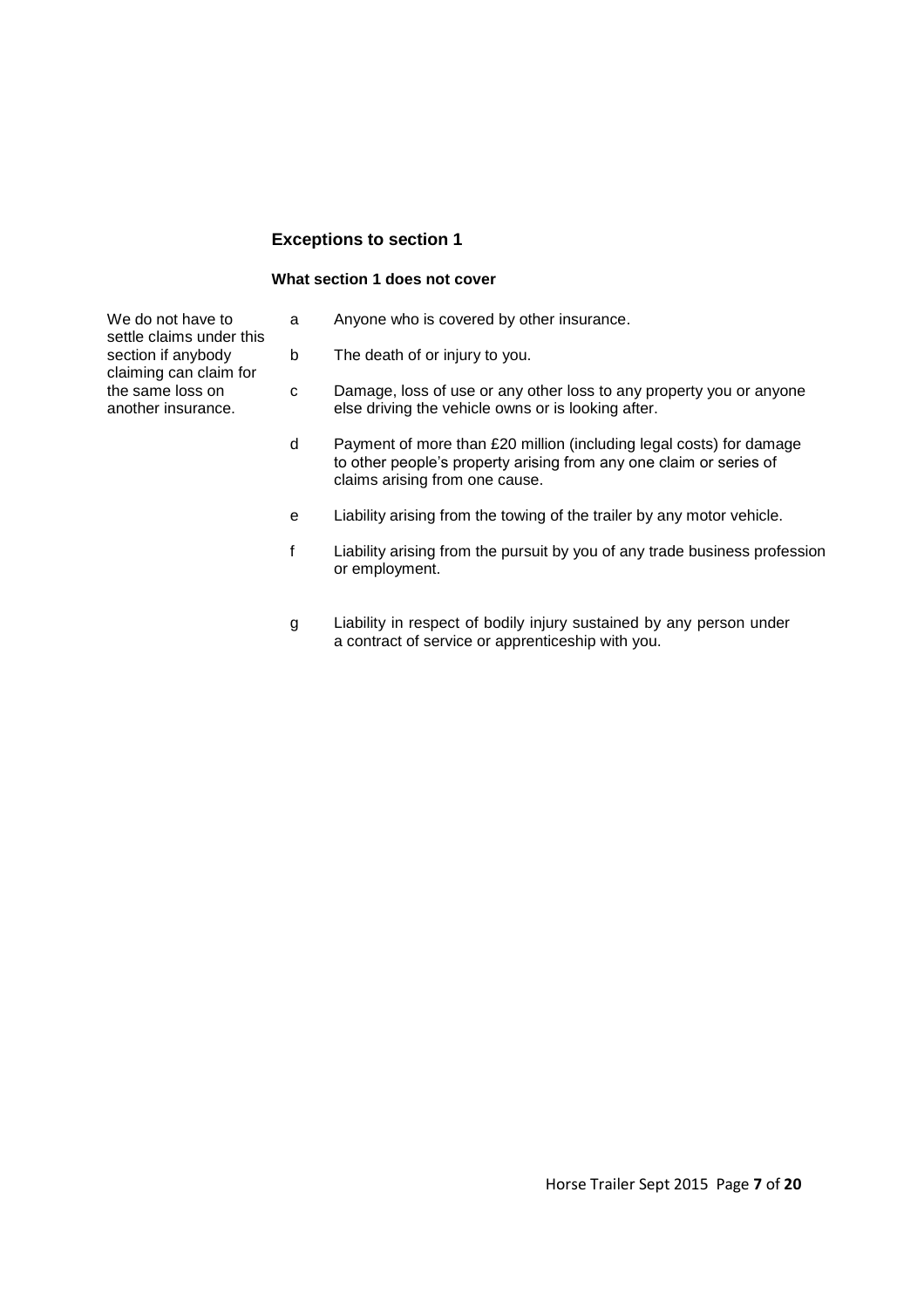## Section **2 Damage to your trailer**

#### **What we cover**

#### **This section only applies to your trailer.**

We will cover you under this section for damage to your trailer, and loss to your trailer caused by fire, theft and attempted theft (less any excess).

At our discretion we will either::

Repair or replace your trailer; or Pay you an amount of cash.

#### **The most we will pay**

The most we will pay in the event of an incident is the market value of the manufacturer's United Kingdom model of the trailer immediately before the loss or the sum insured for that incident, whichever is the lower.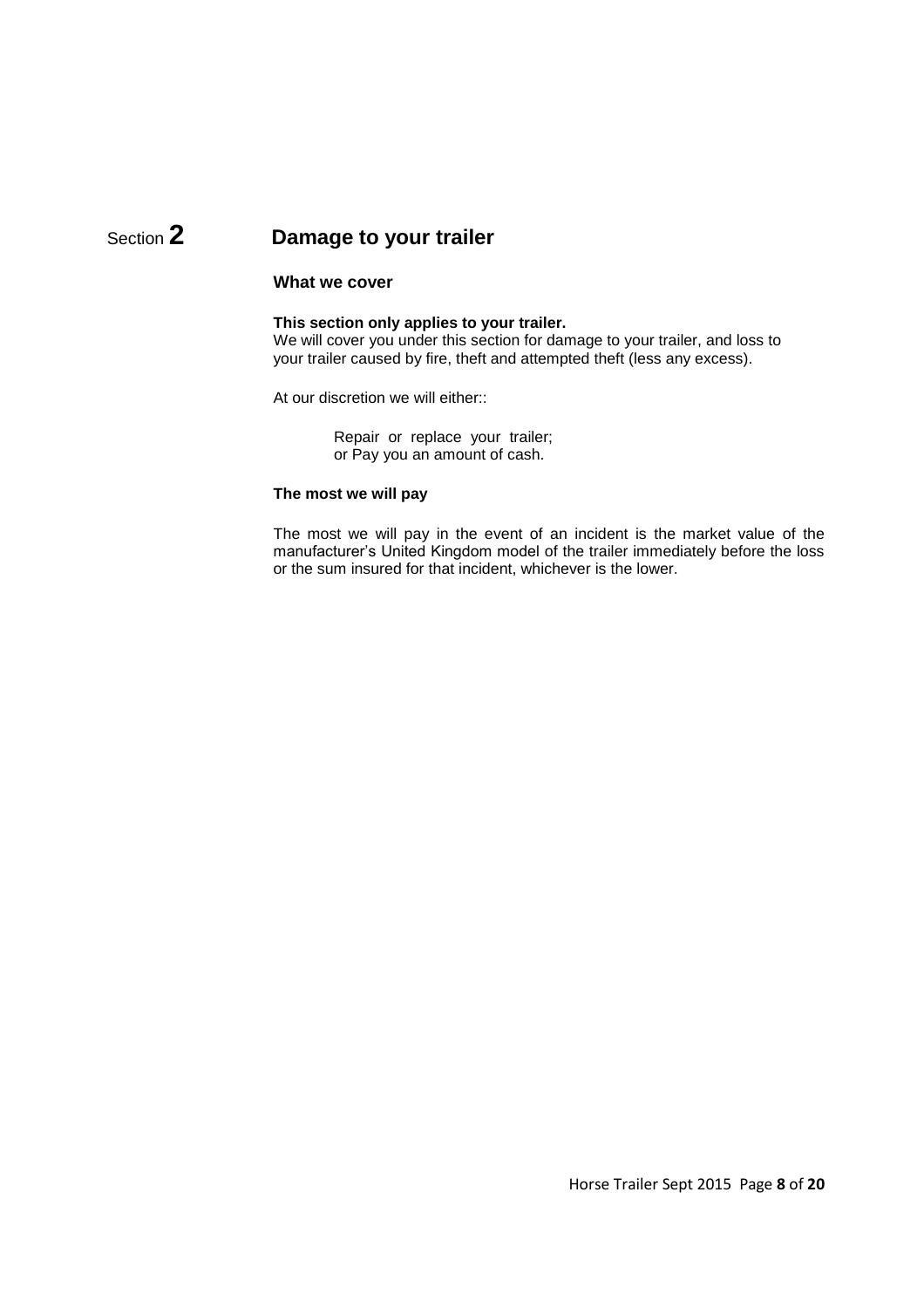#### **Guidance notes**

Under all contracts some situations are not covered. Please read this section carefully to make sure you understand what cover is not included in your own insurance.

We will not pay for any repairs or replacements which leave your trailer in a better condition than it was before the incident. If this happens you will have to pay something towards the cost.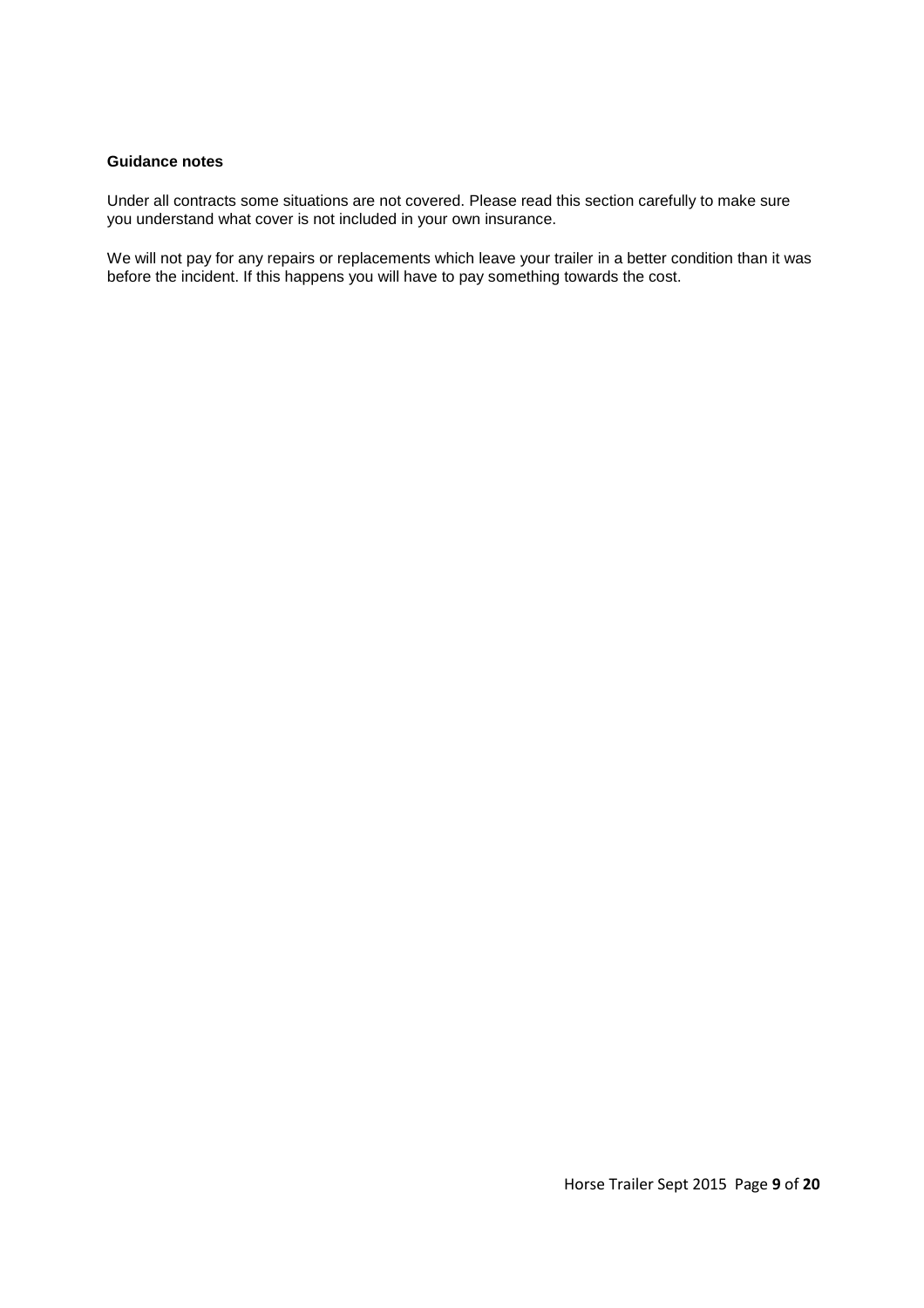#### **Exceptions to section 2.**

#### **What section 2 does not cover**

- a Loss of value, wear and tear.
- b Any reduction in the value of your trailer including loss of value following damage whether the trailer was repaired or not.
- c Damage to tyres caused by braking, punctures, cuts or bursts.
- d The cost of repairing or replacing parts of the trailer which improve your trailer beyond its condition before the loss or damage happened.
- e The cost of repairing or renewing areas which were not damaged in the incident for which you are claiming.
- f The loss of, or damage to your trailer resulting from fraud or deception or by using a counterfeit or other form of payment which a bank or building society will not authorise.
- g The amount of any excess shown in your schedule.
- h Loss or damage resulting from your trailer being repossessed by or returned to its rightful owner.
- i Loss or damage caused by chewing, scratching, tearing or fouling by domestic pets, or caused by vermin, insects, mildew, fungus, or moths and any other gradually occurring loss.
- j Loss or damage caused while the trailer is being used in conjunction with any trade, business or profession unless included by an endorsement shown on your schedule.
	- k Loss or damage occurring whilst the trailer is not being used in accordance with the Description of Use shown in the schedule and fully described in this policy.
	- l Loss of Contents, tack, saddlery or personal possessions.
	- m Loss or damage to wheelclamps or other security devices.
	- n Loss or damage caused by theft or attempted theft unless a wheel clamp tested to TUV, RDW or Sold secure standards is fitted and in operation when the trailer is left unattached / unattended. The requirement to fit a wheel clamp does not apply if the trailer is kept in a building that:
		- 1. is totally enclosed and secure;
		- 2. is a permanent substantial structure of brick, stone or timber;
		- 3. has doors kept locked by a patent 5-lever lock and the windows secured by patent window locks.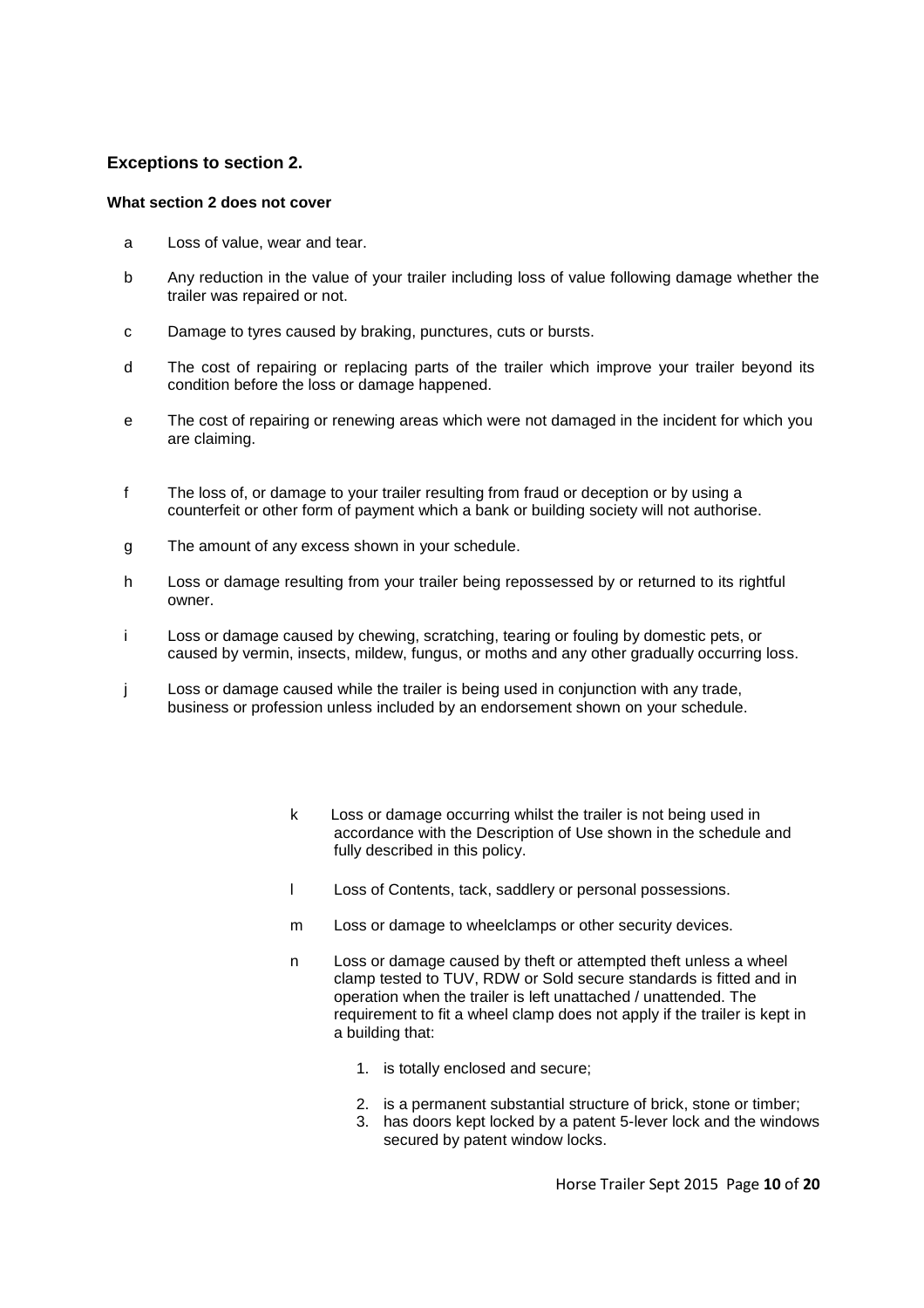## Section 3 **Foreign use**

The **territorial limits** of **your policy** are automatically extended to cover **the trailer** while it is in any member of the European Union, Iceland, Liechtenstein, Norway, Serbia or Switzerland for a period of 60 days in any one period of insurance.

## **General exceptions**

|                                                                                                                                                                                                                             |                                              |   | These exceptions apply to the whole insurance.                                                                                                                                                                                                                                                                                                                                                                                                       |  |
|-----------------------------------------------------------------------------------------------------------------------------------------------------------------------------------------------------------------------------|----------------------------------------------|---|------------------------------------------------------------------------------------------------------------------------------------------------------------------------------------------------------------------------------------------------------------------------------------------------------------------------------------------------------------------------------------------------------------------------------------------------------|--|
| <b>Guidance notes</b>                                                                                                                                                                                                       | Your insurance does not cover the following: |   |                                                                                                                                                                                                                                                                                                                                                                                                                                                      |  |
| These general<br>exceptions apply to<br>all sections of your<br>insurance and explain<br>when your insurance<br>will not cover you.<br>There is no cover<br>under this insurance<br>within restricted<br>areas of airports. | А.                                           | 3 | Any liability to others, or loss of or damage to any trailer covered by this<br>Insurance when the trailer is:<br>1 outside the United Kingdom, unless it is allowed by section 3<br>2 being used in restricted areas of airports or airfields (we will not pay<br>any claim involving aircraft within the boundary of the airport or<br>airfield).<br>being towed with a load which is unsafe or greater than the<br>manufacturer's specifications. |  |
| Your trailer must<br>not be overloaded.                                                                                                                                                                                     |                                              | 4 | carrying an insecure load.                                                                                                                                                                                                                                                                                                                                                                                                                           |  |
| If you are carrying a<br>load it must be safe.                                                                                                                                                                              |                                              | 5 | used for a purpose for which it is not insured.                                                                                                                                                                                                                                                                                                                                                                                                      |  |

Horse Trailer Sept 2015 Page **11** of **20**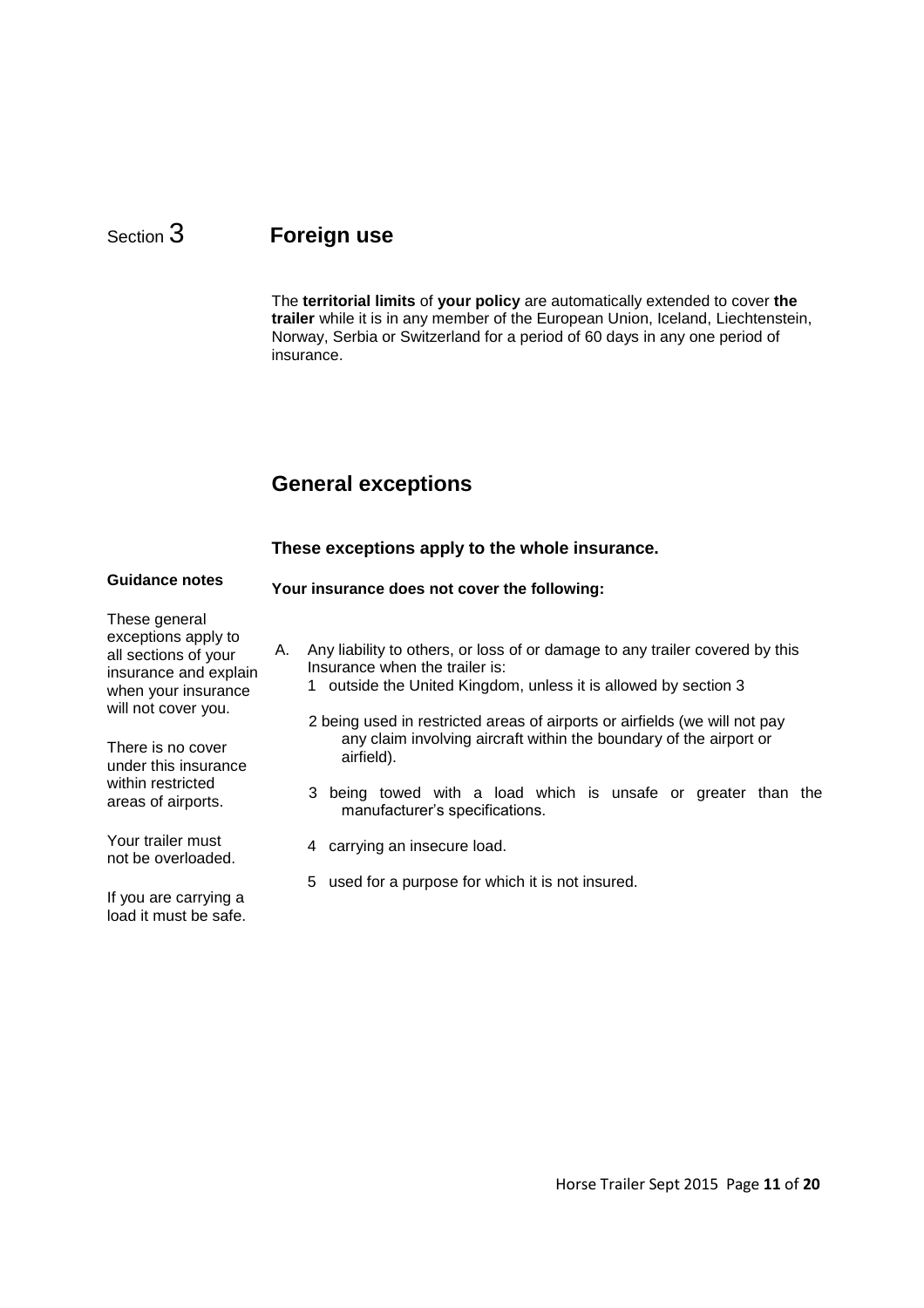#### **General exceptions (continued)**

- B. Any result of war, revolution or similar event. Any loss or damage caused by any government, public or local authority legally taking or damaging your property.
- C. Any loss or damage caused by:
	- earthquake or
	- riot or civil commotion happening in Northern Ireland or outside the United Kingdom.
- D. Any liability you have accepted by agreement or contract unless that liability would have existed without the agreement.
- E. Any loss or damage caused directly or indirectly by:
	- ionising radiation, or contamination by radioactivity from any nuclear fuel, or from any nuclear waste from burning nuclear fuel; or
	- the radioactive, toxic, explosive or other dangerous properties of any explosive nuclear material or any part of it.
- F. Loss or damage caused by pressure waves from aircraft or flying objects.
- G. Loss or damage by pollution or contamination, however caused
- H. Any loss, damage or liability to others arising from an incident, or series of incidents, caused directly or indirectly by terrorism or any similar event.

Any loss, damage, injury or legal liability caused directly or indirectly by terrorism or any similar event.

- I. Any liability except as required under the Road Traffic Act 1988 including that in respect of other people's property and for death or injury to other people.
- J. Any liability including that in respect of other people's property and for death or injury to other people – emanating from your trailer becoming detached from another vehicle whilst in motion.
- K. Loss or damage caused by an animal bolting, shying, kicking or escaping.
- L. Any liability, loss or damage as a result of participation, either by you or your horses, in any prohibited and / or illegal activity.
- M. An amount of money to compensate you for not being able to use your trailer and any other expenses you have to pay because of this.
- N. Loss or damage caused intentionally by you or any member of your family, or loss or damage someone else causes with your permission or encouragement.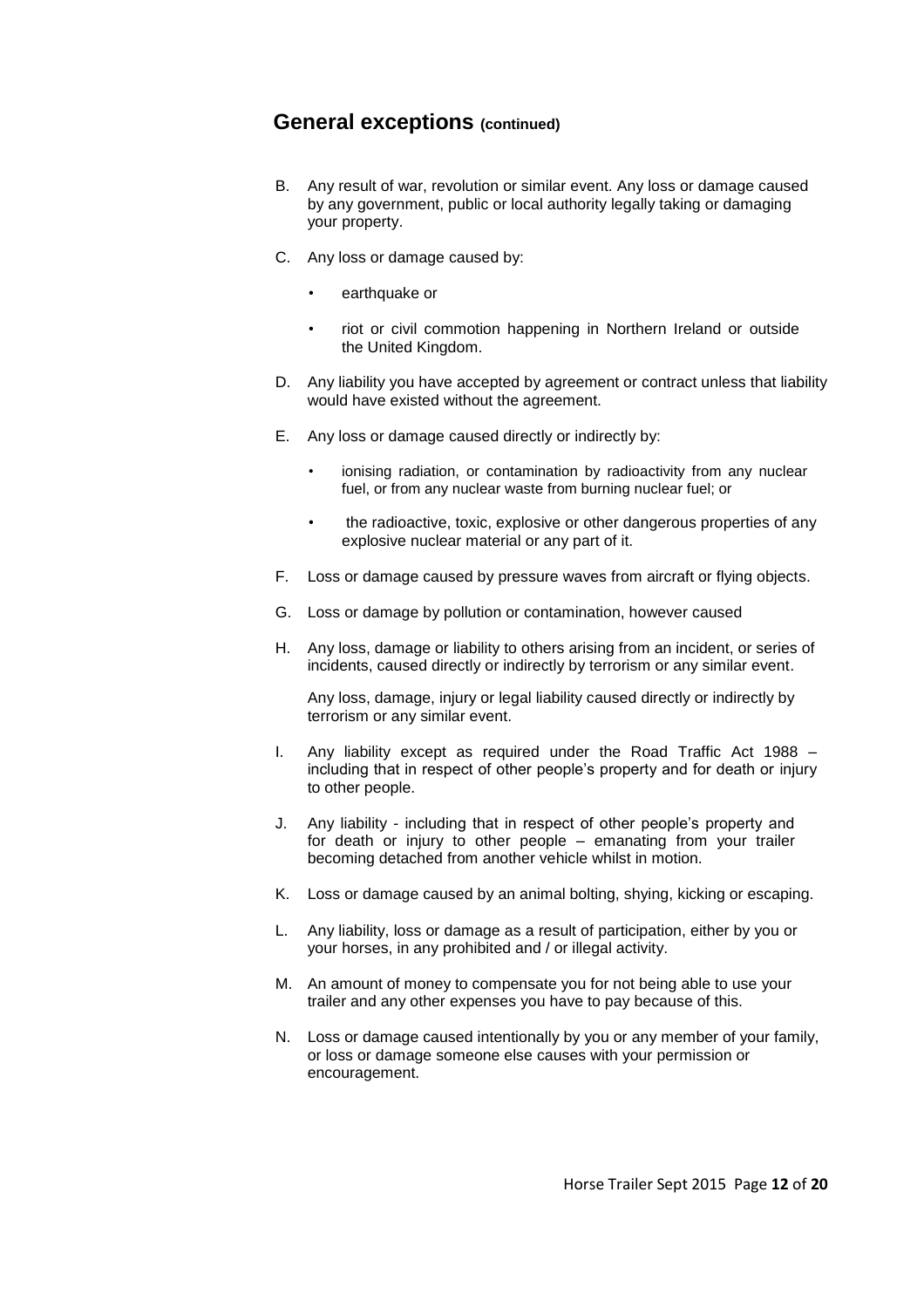#### **General exceptions (continued)**

- O. Any claim which occurs while your trailer is let for hire or reward.
- P. Loss or damage arising as a result of an incident which is caused by, or contributed to, a known epileptic or diabetic failing to properly carry out any prescribed treatment, or report for a medical examination recommended by his or her doctor.

#### **Guidance notes General conditions**

You must keep to these conditions or your insurance will not be valid. Your insurance only covers people who meet these conditions and all the information you give to us in the proposal form or statement of insurance must be completely true and accurate.

We will not pay any claim which is false or fraudulent.

If your vehicle is broken into, stolen or vandalised you must tell the police.

- A. We will only provide the cover described in this insurance under the following circumstances.
	- 1 Anyone claiming cover under this contract has kept to all the conditions in this document and any endorsements.
	- 2 The information you gave on the proposal form and any declaration is true and complete. If you do not give us accurate information, this could lead to your claim not being paid and/or your insurance not being valid.
	- 3 "Your trailer" means any trailer you have told us about and that we have agreed to cover. The trailer must be your property and be owned by you. If you change the trailer covered by this Insurance or get an extra trailer which you need cover for, you must tell us in writing beforehand.
- B. We will only provide the cover described in this insurance if you have paid, or made a promise to, pay the required premium. This applies at the policy renewal and to any changes made during the course of the policy term.
- C. If a claim is made which you or anyone acting for you knows is false, or if you give us incorrect information or fraudulent documents, we will not pay the claim, cover under this insurance will not be valid, and you will lose any premium you have paid.
- D. After any event which could lead to a claim, tell us immediately by telephoning us on the number at the end of this document. If any incident involves theft, attempted theft or vandalism you must also report this to the police as soon as the incident is discovered.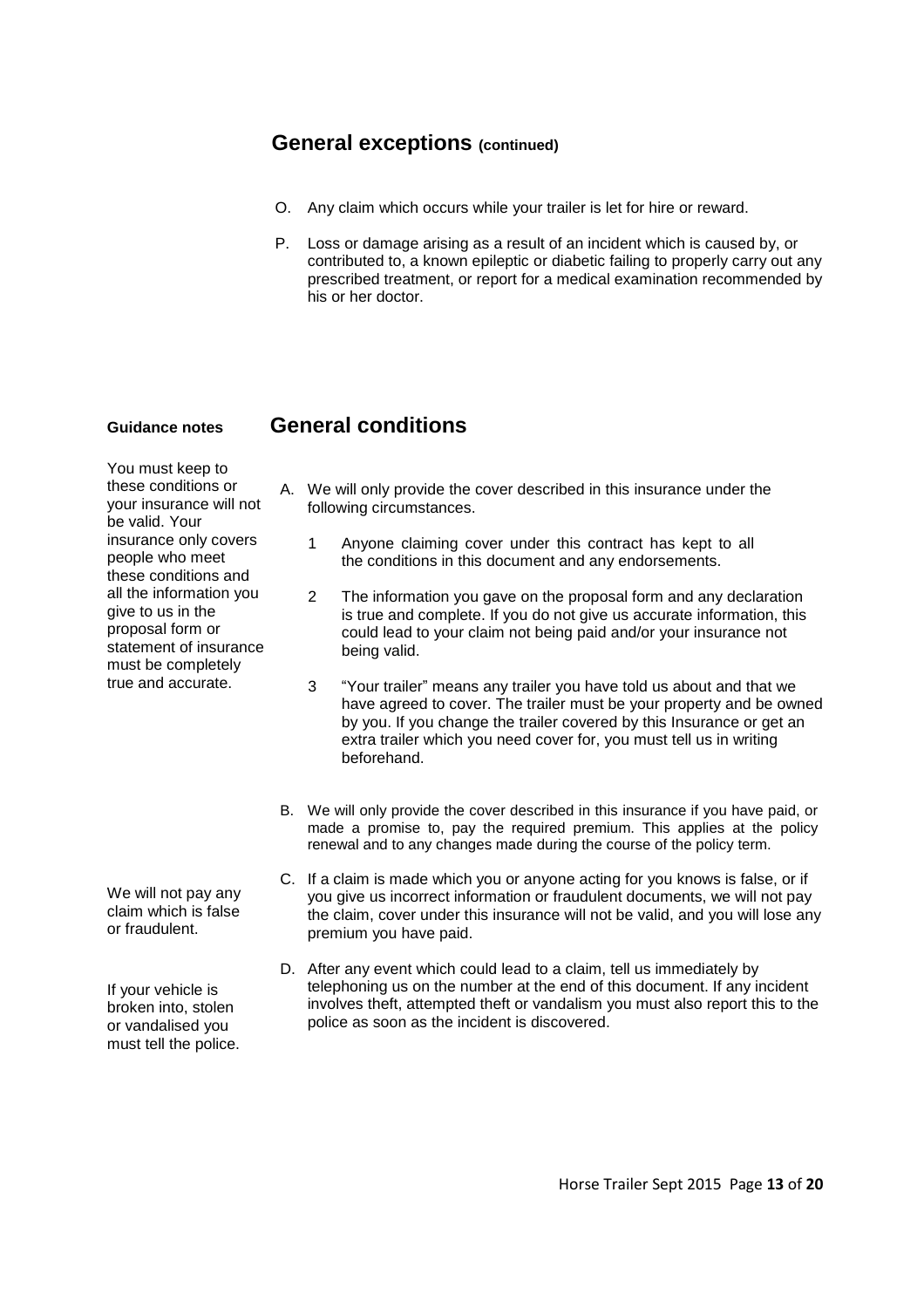This is the procedure for reporting accidents and thefts to us. Do not admit an accident or loss was your fault or negotiate a claim without our permission.

#### **Guidance notes General conditions (continued)**

E. You must send us any letters, writ or summons as soon as you receive them, together with a filled-in report from. Do not answer any letters, send them straight to us. You must also tell us if you know about any prosecutions involving anyone covered by this insurance. If you have an accident or loss, you must not admit to anyone else that it was your fault or negotiate or refuse any claim unless you have our permission.

F. We are entitled to take full control of any claim and we must be given whatever information and help we need. You must not do anything that will affect our interest in this Insurance. We can prosecute or defend any claim in your name.

G If the law in any country to which this insurance applies obliges us to make a payment which we would not otherwise have paid, we reserve the right to recover the amount paid from you or the person, company, partnership or firm that incurred the liability which made the payment necessary

H If there is other insurance in force which covers the same loss, damage or liability as our insurance, we will only pay any amount above that provided by the other insurance. This condition does not make us responsible for any amount we would not otherwise have paid under any section of this insurance.

- I I If we choose, we may arrange for the repairer to use suitable (possibly recycled) parts and accessories that are made by a company other than the manufacturer of your trailer.
	- J You cannot transfer this insurance to anyone else.

K You must take all reasonable steps to keep your trailer in a roadworthy condition at all times, and protect it from loss or damage. We can examine your trailer at any reasonable time.

L Cancelling during the initial period of cover – 'Retail' customers only.

If you have entered into this contract of insurance as a retail customer, you have a right to cancel this insurance. To do this, you must tell us or your insurance adviser within 14 days of the start date (or annual renewal date) of your policy or (if later) the day you receive the policy documents and supporting information.

You must return your schedule to your insurance adviser as part of your notice of cancellation.

If you choose to cancel the insurance policy during this initial period of cover, you will have to pay 'pro-rata' rates for the period of time you have had insurance cover. Further charges will include a proportion of any commission paid to your insurance adviser and a proportion of any fees charged by your insurance adviser, sufficient to cover their costs.

If you are a 'retail' customer, you may cancel the insurance within 14 days of its start without giving any reasons. You will be entitled to a pro-rata refund of your premium, not including any charges to cover costs.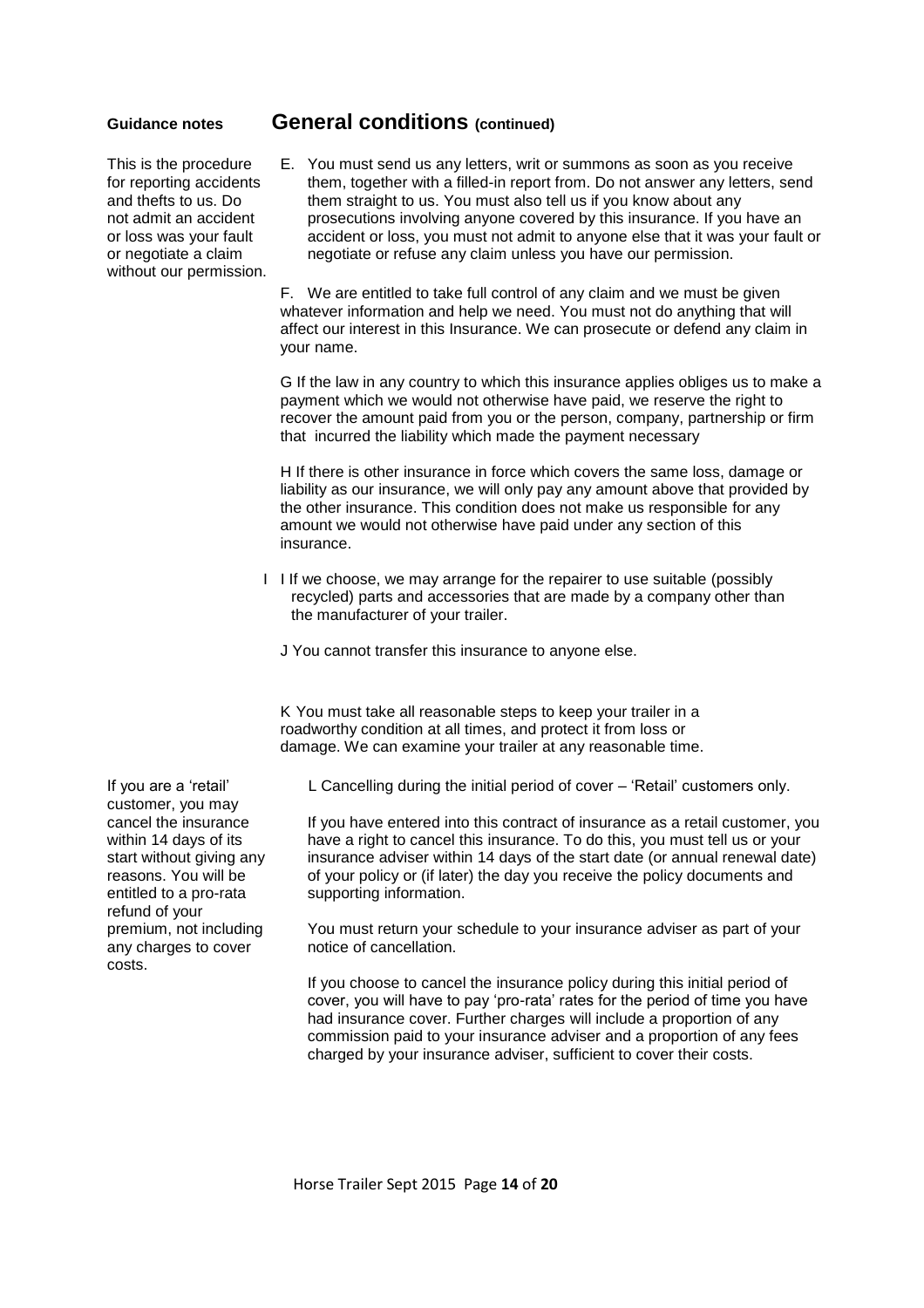#### **Guidance notes General conditions (continued)**

M This insurance may also be cancelled in the following circumstances.

We or your insurance adviser may cancel this policy by sending 7 days' notice to your last known address where there is an exceptional or valid reason for doing so. Exceptional or valid reasons may include but are not limited to:

-You do not pay the premium or an instalment when you have been notified that an outstanding amount is required by a specific date.

-you or anyone else covered by this insurance has not met the terms and conditions in this document of trailer insurance including those shown on your schedule

-you have not provided the requested documentation e.g. proof address, evidence of site.

-a change in your circumstances means that we can no longer provide cover

-you have gone into administration, receivership or liquidation

-where we identify misrepresentation or fraud or any attempt to gain an advantage under this insurance to which you are not entitled. -use of threatening or abusive behaviour or language or intimidation or bullying of our staff or suppliers.

Where the circumstances of a new claim, or an incident we have become aware of mean that we no longer wish to provide cover.

If as a result of a claim under this insurance you have not co-operated with our reasonable request for any documents and/or information, we may no longer wish to provide cover.

If we or your insurance adviser cancel this insurance because you have not paid the full premium we will work out the refund using the rates shown below. We will not give a refund if anyone has claimed in the current insurance period.

• You can cancel this insurance after the initial period of cover set out in L above by sending back your schedule to your insurance adviser. If you have not made any claims in the current period of insurance, and you are not going to make a claim, we will work out a charge for the time you have been covered using our short-period rates shown below. We will refund any amount we owe you.

We may cancel the insurance by sending you seven days' notice. You may be entitled to a refund of part of your premium.

You may also cancel this insurance by returning your schedule and you may be entitled to a refund if you have not made a claim.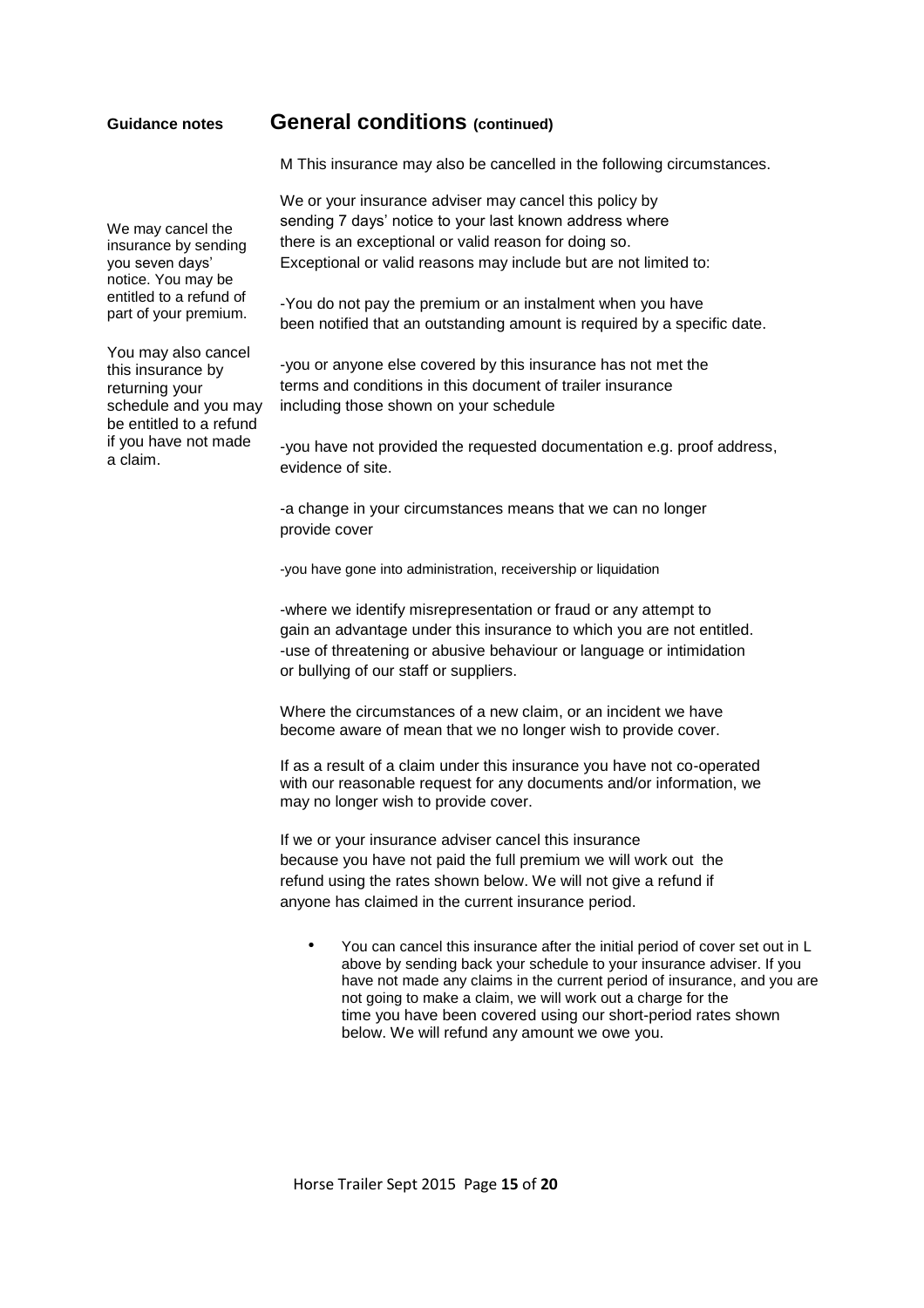| <b>Refund of</b><br>premium |
|-----------------------------|
| 80%                         |
| 70%                         |
| 50%                         |
| 40%                         |
| 30%                         |
| 20%                         |
| ሰ%                          |
|                             |

You must tell your insurance adviser immediately if there are any changes to the information you have given us. If you do not do this, your insurance cover may not be valid.

N You must tell us as soon as possible about any changes which could affect your insurance and which have happened since the cover first started or since you last renewed it. If you do not tell us about these changes, your insurance may not cover you fully or at all. If you are not sure whether any facts are important, please ask your insurance adviser. Here are some examples of changes you should tell us about.

- A change of trailer.
- A change of address.
- A change of occupation, including any part-time work.
- A change in the permanent site
- Convictions and prosecutions.

Without affecting the condition relating to cancellation we shall be entitled to increase or reduce the premium and/or vary the terms, conditions and exceptions of this policy in respect of the unexpired term of this insurance to adequately reflect the alteration in the risk.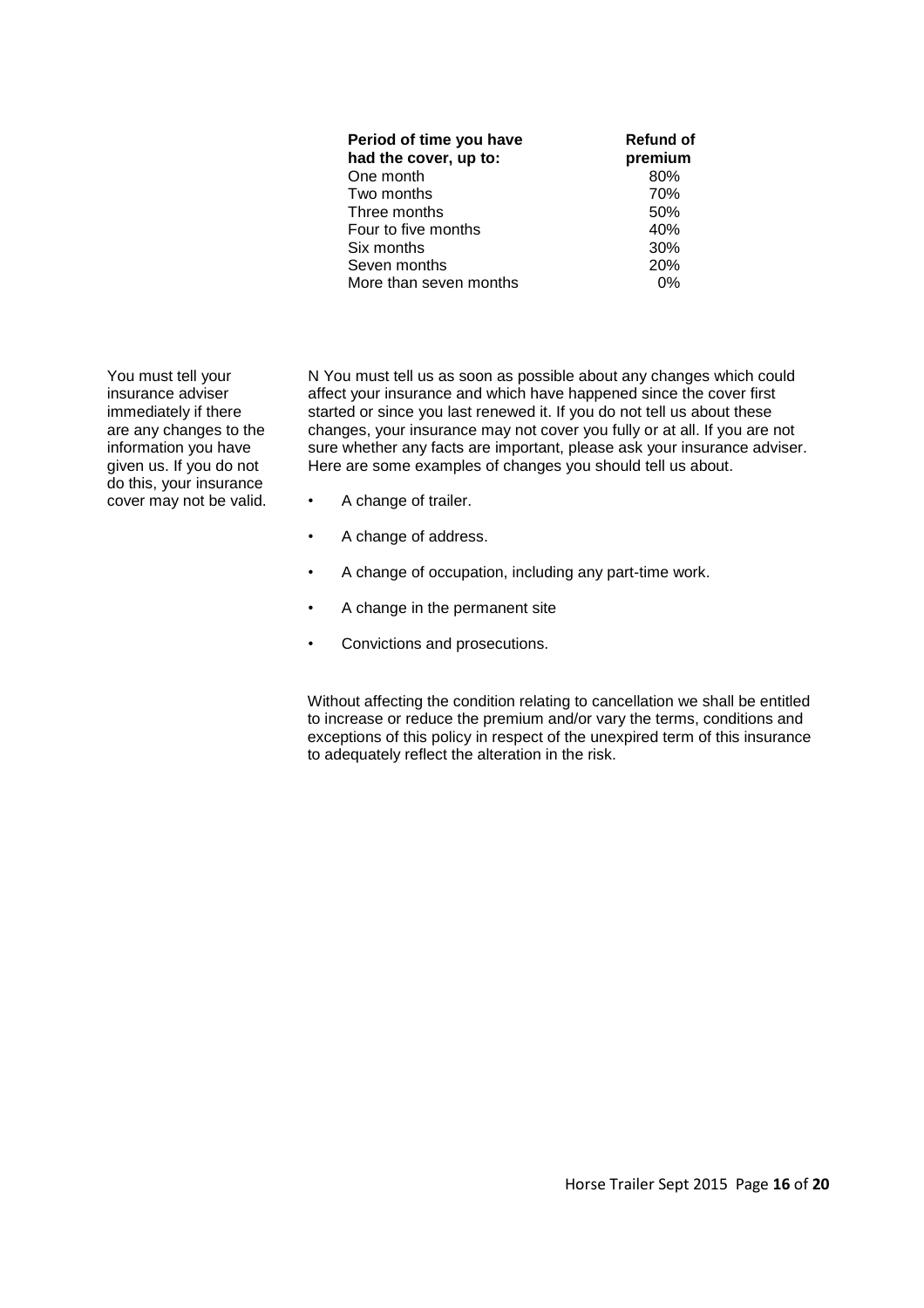### **General conditions (continued)**

O This insurance does not give rights to any person other than you (the insured person) unless we say differently elsewhere in this document.

P Unless we have agreed otherwise with you, this insurance is governed by the law applying in the particular country in the United Kingdom you live in. If there is any dispute over which law is to apply to this insurance it will be English law. We will not cover any payments that are awarded by a court in a country outside of the United Kingdom unless your cover has been extended to that country under section 3 of this insurance.

Q All losses must be substantiated by receipts for the insured property or for any costs incurred. The receipts must show the date, price paid, details of the item and the name and address of the seller. For theft or attempted theft claims, you must produce a dated receipt for the wheel clamp.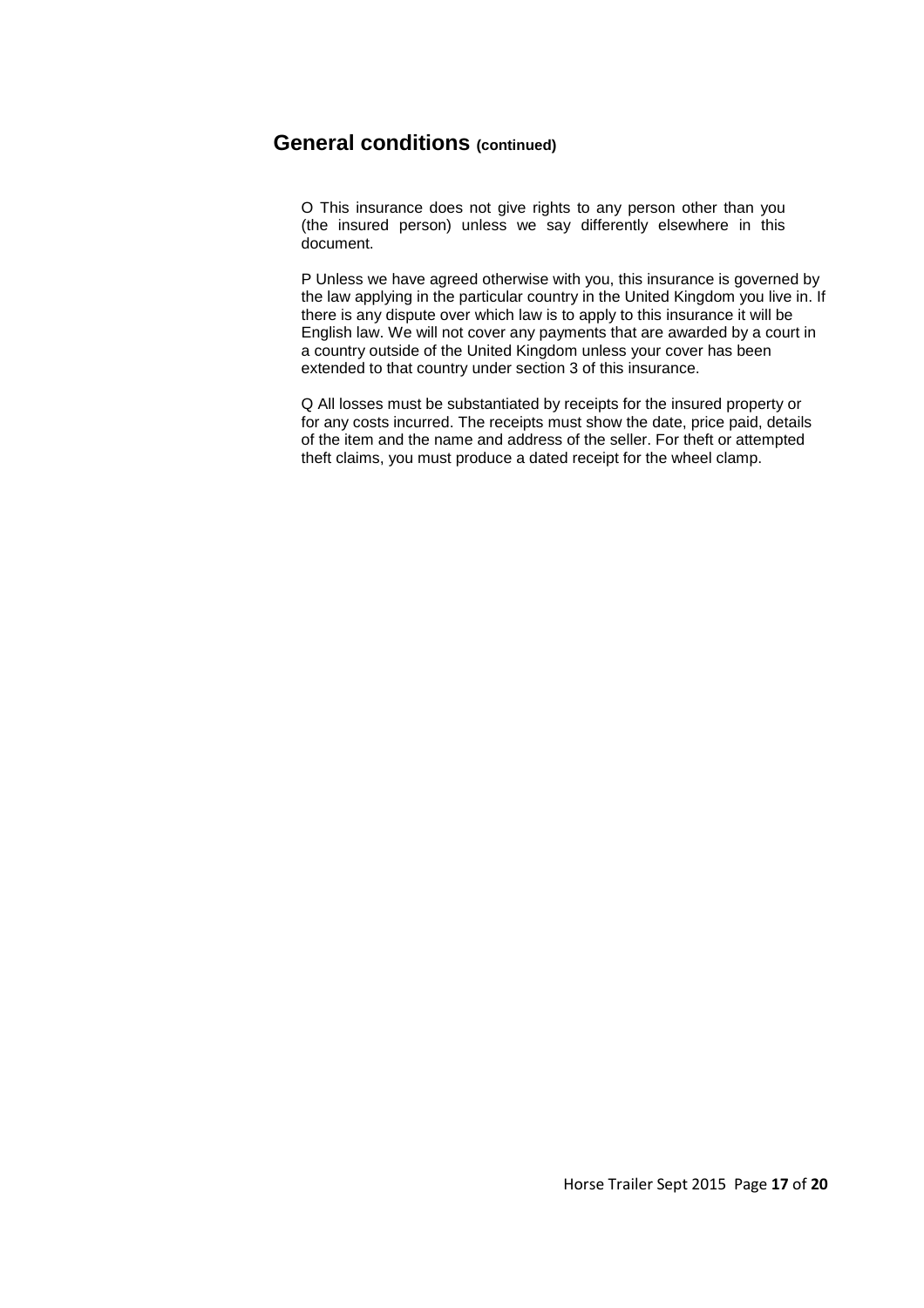### **How to make a claim**

If you need to tell us about an incident involving damage to or loss of your trailer, please phone us immediately on **0800 072 2050** or speak to your broker or intermediary.

You should phone this number even if your policy does not cover the damage.

If we are asked to repair your trailer, we will do this if the damage is covered by the policy and one of our approved assessors has inspected the damage.

We promise to:

do our best to sort out your claim with as little paperwork as possible; and start the repair process immediately.

To help us process your claim, please make sure you have your policy details to hand when you contact us. We will also need you to tell us the precise details of the incident.

### **Travelling outside the UK**

If you are travelling abroad and need to let us know about a claim, please contact your insurance broker or intermediary or alternatively phone us direct on **00 44 1227 284700**.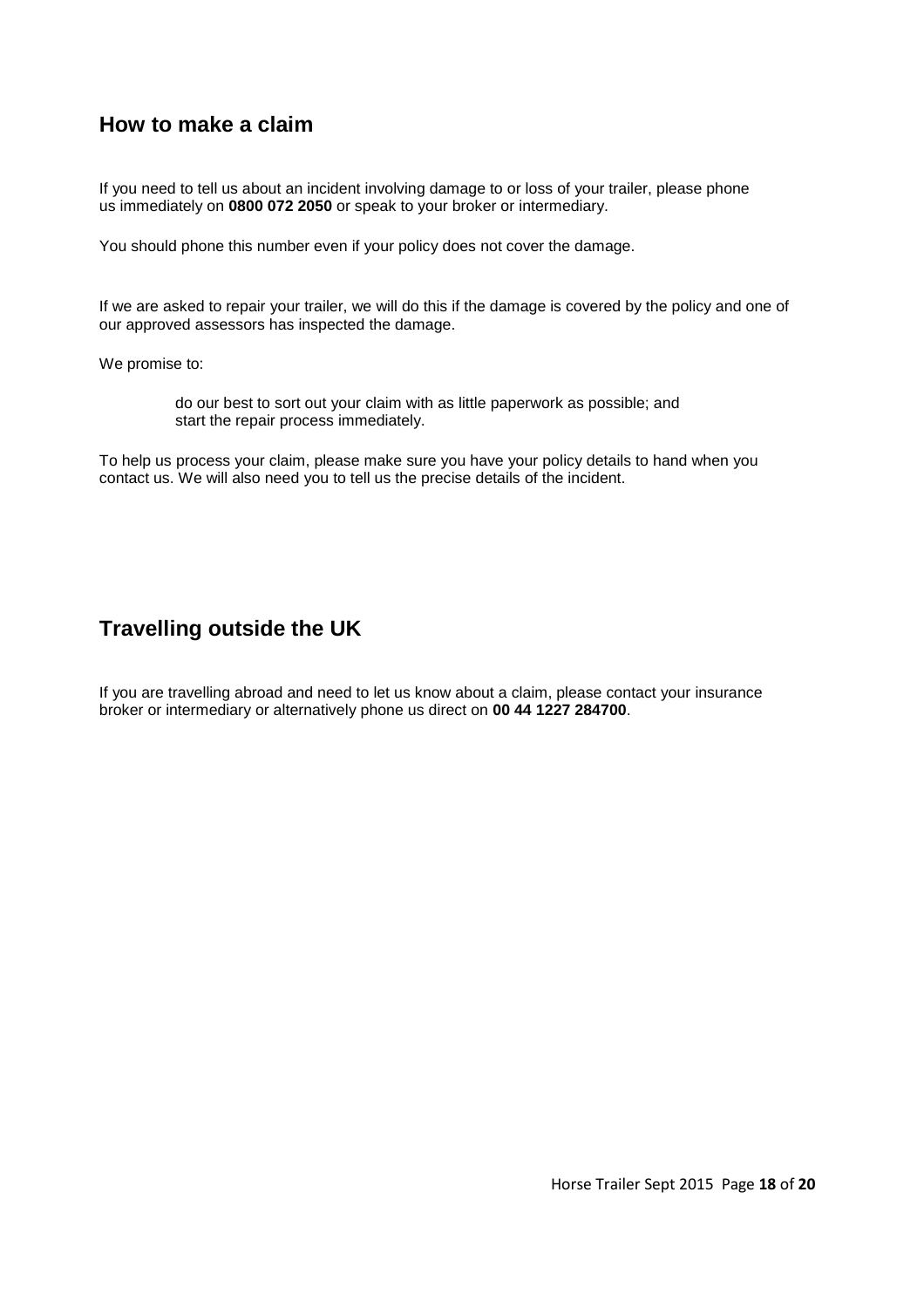## **Customer Care**

Our Service Commitment

What to do if you have a complaint

We are dedicated to delivering a first class level of service to all of our policyholders. However, we accept that things can occasionally go wrong and would rather be told about any concerns you have so that we can take steps to make sure the service you receive meets your expectations in the future.

If a dispute regarding your policy or claim arises and cannot be resolved by reference to your insurance intermediary the following explains the procedures for resolving your complaint:

The resolution of complaints in relation to your policy (or any claim made under it) is delegated to our service providers in the United Kingdom, Chaucer Insurance Services Limited. If you have a complaint, please contact our service providers at the address below:

Chaucer Insurance Services Ltd Prospect House, Chaucer Business Park, Thanet Way, Whitstable, Kent CT5 3FD

When contacting Chaucer Insurance Services Ltd please provide:

- A policy number and/or claim number.
- An outline of your complaint.
- A contact telephone number.

Our service providers will make every effort to resolve your complaint immediately. If they cannot resolve your complaint by the end of the next working day they will acknowledge your complaint within five working days of receipt and do their best to resolve the problem within four weeks by sending you a final response letter. If they are unable to do so, they will write to advise you of progress and will endeavour to resolve your complaint in full within the following four weeks. If they are still unable to provide you with a final response at this stage, they will write to you explaining why and advise when you can expect a final response. At this point you may refer your complaint to The Financial Ombudsman Service at the following address: